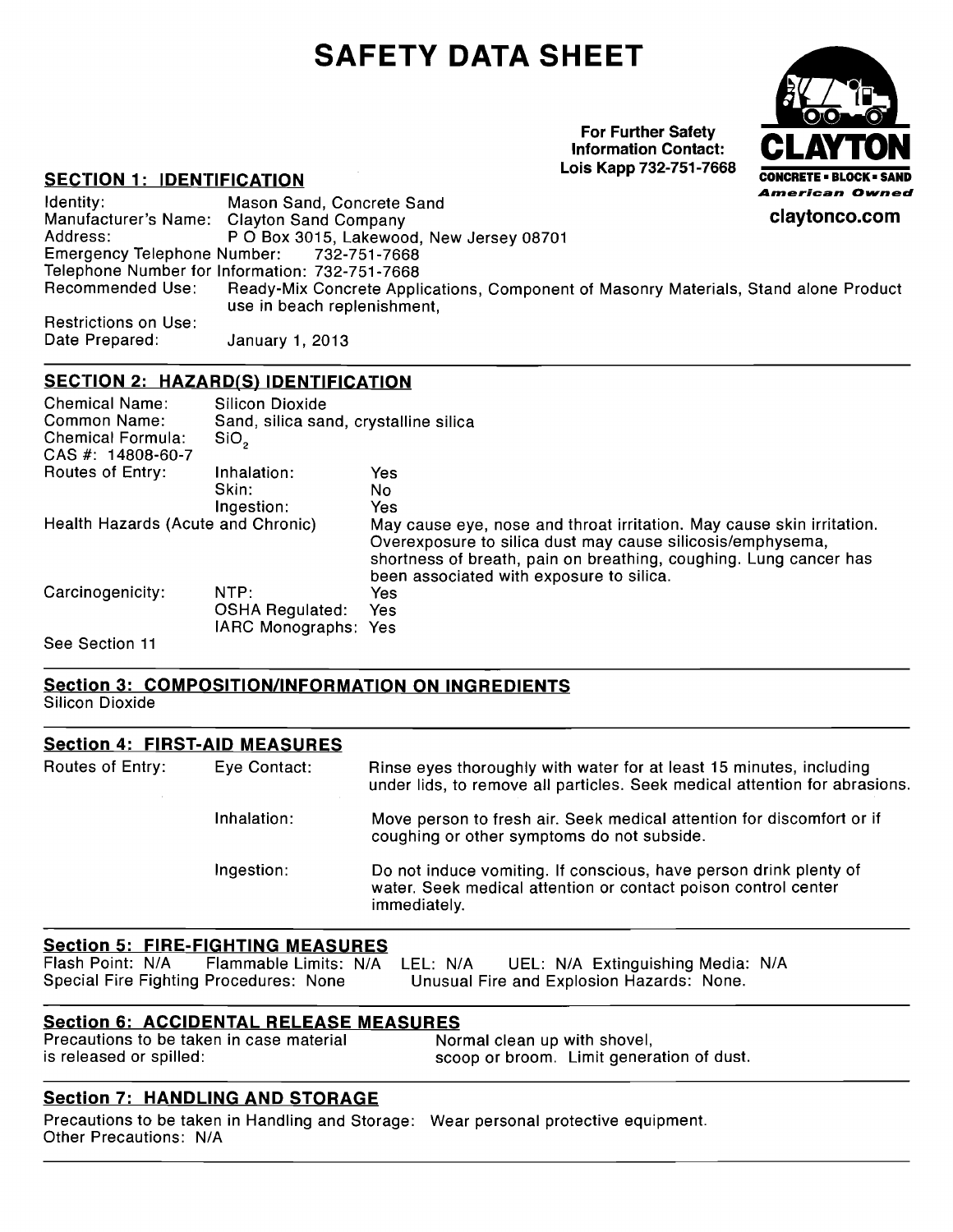| For Total Dust = | $30$ mg/m $3$ | For Respirable Dust = $10 \text{mg/m}^3$ |
|------------------|---------------|------------------------------------------|
|                  | % $SiO, +2$   | % $SiO, +2$                              |

Section 8: EXPOSURE CONTROLS/PERSONAL PROTECTION<br>
CSHA/MSHA PEL:<br>
For Total Dust =  $\frac{30 \text{mg/m}^3}{\% \text{ SiO}_2 + 2}$ <br>
For Respirable Dust =  $\frac{10 \text{mg/m}^3}{\% \text{ SiO}_2 + 2}$ <br>
ACGIH: For respirable quartz dust = 0.025mg/m<sup>3</sup><br>
Resp Respiratory Protection **NIOSH** approved particulate respirator<br>Ventilation: **Nation**: 1.00-150 linear feet when Local exhaust: 100-150 linear feet where conditions could result in overexposure. Mechanical: <br>
Protective Gloves: Channel Management Management Management Management Management Management Management Manag<br>
Management Management Management Management Management Management Management Management Managemen ANSI approved safety glasses recommended<br>None Other Protective Clothing or Equipment:<br>Work/Hvgienic Practices: Section **9:** EXPOSURE CONTROLS/PERSONAL PROTECTION<br>
CSHAMSHA PEL:<br>
For Total Dust =  $\frac{30m_0/m^4}{\% 500_* + 2}$ <br>
For Respirable Qust =  $\frac{10m_0/m^3}{\% 500_* + 2}$ <br>
ACGIH:<br>
For respirable quartz dust = 0.025mg/m<sup>3</sup><br>
Respirator Use good housekeeping & personal hygiene

| Section 8: EXPOSURE CONTROLS/PERSONAL PROTECTION                                        |                                                         |                                                                                                                                                                                                                                                                                                                                                                                                                                                                                                                                                                                     |  |
|-----------------------------------------------------------------------------------------|---------------------------------------------------------|-------------------------------------------------------------------------------------------------------------------------------------------------------------------------------------------------------------------------------------------------------------------------------------------------------------------------------------------------------------------------------------------------------------------------------------------------------------------------------------------------------------------------------------------------------------------------------------|--|
| <b>OSHA/MSHA PEL:</b>                                                                   |                                                         |                                                                                                                                                                                                                                                                                                                                                                                                                                                                                                                                                                                     |  |
| For Total Dust =                                                                        | $30$ mg/m $3$                                           | For Respirable Dust = $10 \text{mg/m}^3$                                                                                                                                                                                                                                                                                                                                                                                                                                                                                                                                            |  |
|                                                                                         | % $SiO2 + 2$                                            | % $SiO_2 + 2$                                                                                                                                                                                                                                                                                                                                                                                                                                                                                                                                                                       |  |
| ACGIH:                                                                                  | For respirable quartz dust = $0.025 \text{mg/m}^3$      |                                                                                                                                                                                                                                                                                                                                                                                                                                                                                                                                                                                     |  |
| <b>Respiratory Protection</b><br>Ventilation:                                           |                                                         | NIOSH approved particulate respirator<br>Local exhaust: 100-150 linear feet where conditions could result<br>in overexposure.                                                                                                                                                                                                                                                                                                                                                                                                                                                       |  |
| Mechanical:                                                                             |                                                         | As appropriate                                                                                                                                                                                                                                                                                                                                                                                                                                                                                                                                                                      |  |
| <b>Protective Gloves:</b><br>Eye Protection:                                            |                                                         | N/A<br>ANSI approved safety glasses recommended                                                                                                                                                                                                                                                                                                                                                                                                                                                                                                                                     |  |
| <b>Work/Hygienic Practices:</b>                                                         | <b>Other Protective Clothing or Equipment:</b>          | <b>None</b><br>Use good housekeeping & personal hygiene                                                                                                                                                                                                                                                                                                                                                                                                                                                                                                                             |  |
|                                                                                         |                                                         |                                                                                                                                                                                                                                                                                                                                                                                                                                                                                                                                                                                     |  |
|                                                                                         | <b>Section 9: PHYSICAL AND CHEMICAL PROPERTIES</b>      |                                                                                                                                                                                                                                                                                                                                                                                                                                                                                                                                                                                     |  |
| Boiling Point: N/A<br>Vapor Pressure (mm Hg.): N/A<br>Solubility in Water(%): Insoluble |                                                         | Specific Gravity: $(H2O=1)$ 2.55 - 2.80<br>2930 Degrees F<br>Melting Point:<br>Evaporation Rate: (Butyl Acetate = $1$ ): N/A<br>Appearance and Odor: Loose granular particles of worn or disintegrated rock; odorless.                                                                                                                                                                                                                                                                                                                                                              |  |
|                                                                                         | <b>SECTION 10: STABILITY AND REACTIVITY</b>             |                                                                                                                                                                                                                                                                                                                                                                                                                                                                                                                                                                                     |  |
| Stability:                                                                              |                                                         | <b>STABLE</b>                                                                                                                                                                                                                                                                                                                                                                                                                                                                                                                                                                       |  |
| <b>Conditions to Avoid:</b><br>Incompatibility (Material to Avoid):                     |                                                         | Avoid contact at melting point<br>Silicon dioxide will react with hydrofluoric acid to generate volatile<br>SiF <sub>1</sub> . It is attracted to strong alkalis. It will combine chemically with                                                                                                                                                                                                                                                                                                                                                                                   |  |
| Hazardous Decomposition or By-Products:<br>Hazardous Polymerization:                    |                                                         | any metallic oxides upon heating at high temperature.<br>If heated above 870° C Tridymite may form<br>If heated above 1470° C Cristobalite may form.<br>Will Not Occur                                                                                                                                                                                                                                                                                                                                                                                                              |  |
|                                                                                         |                                                         |                                                                                                                                                                                                                                                                                                                                                                                                                                                                                                                                                                                     |  |
|                                                                                         | <b>Section 11: TOXICOLOGICAL INFORMATION</b>            | Quartz exposure may lead to silicosis, asthma, emphysema or other respiratory problems. Exposure to quartz<br>dust has been associated with lung cancer. Acute exposure to dust from these products may irritate mucous<br>membranes, such as eye, nose and throat; may cause skin irritation and may aggravate existing respiratory<br>conditions. Crystalline silica as tridymite and cristobalite are more fibrogenic than crystalline silica as quartz.<br>The OSHA PEL for crystalline silica as tridymite and cristobalite is one-half the PEL for crystalline silica quartz. |  |
|                                                                                         | <b>Section 12: ECOLOGICAL INFORMATION</b>               |                                                                                                                                                                                                                                                                                                                                                                                                                                                                                                                                                                                     |  |
|                                                                                         | <b>SECTION 13: DISPOSAL INFORMATION</b>                 |                                                                                                                                                                                                                                                                                                                                                                                                                                                                                                                                                                                     |  |
|                                                                                         | In accordance with local, state and federal regulations |                                                                                                                                                                                                                                                                                                                                                                                                                                                                                                                                                                                     |  |
| N/A                                                                                     | <b>SECTION 14: TRANSPORT INFORMATION</b>                |                                                                                                                                                                                                                                                                                                                                                                                                                                                                                                                                                                                     |  |
|                                                                                         | <b>Section 15: REGULATORY INFORMATION</b>               |                                                                                                                                                                                                                                                                                                                                                                                                                                                                                                                                                                                     |  |
| <b>OSHA/MSHA Hazard Communication:</b>                                                  |                                                         | This product is considered by OSHA/MSHA to be a hazardous chemical<br>and should be included in the employer's hazard communication program.                                                                                                                                                                                                                                                                                                                                                                                                                                        |  |
|                                                                                         |                                                         |                                                                                                                                                                                                                                                                                                                                                                                                                                                                                                                                                                                     |  |

### **Section 12: ECOLOGICAL INFORMATION**

### **SECTION 14: TRANSPORT INFORMATION**

### **Section 15: REGULATORY INFORMATION**

| <b>OSHA/MSHA Hazard Communication:</b> | This product is considered by OSHA/MSHA to be a hazardous chemical<br>and should be included in the employer's hazard communication program.                                                                                                        |
|----------------------------------------|-----------------------------------------------------------------------------------------------------------------------------------------------------------------------------------------------------------------------------------------------------|
| <b>EPCRA SARA Title III:</b>           | This product has been reviewed according to the EPA Hazard Categories<br>promulgated under Sections 311 and 312 of the Superfund Amendment<br>and Reauthorization Act of 1986 and is considered a hazardous chemical<br>as a delayed health hazard. |
| <b>EPRCA SARA SECTION 313:</b>         | This product contains none of the substances subject to the reporting<br>requirements of Section 313 of Title III of the Superfund Amendments and<br>Reauthorization Act of 1986 and 40 CFR Part 372.                                               |